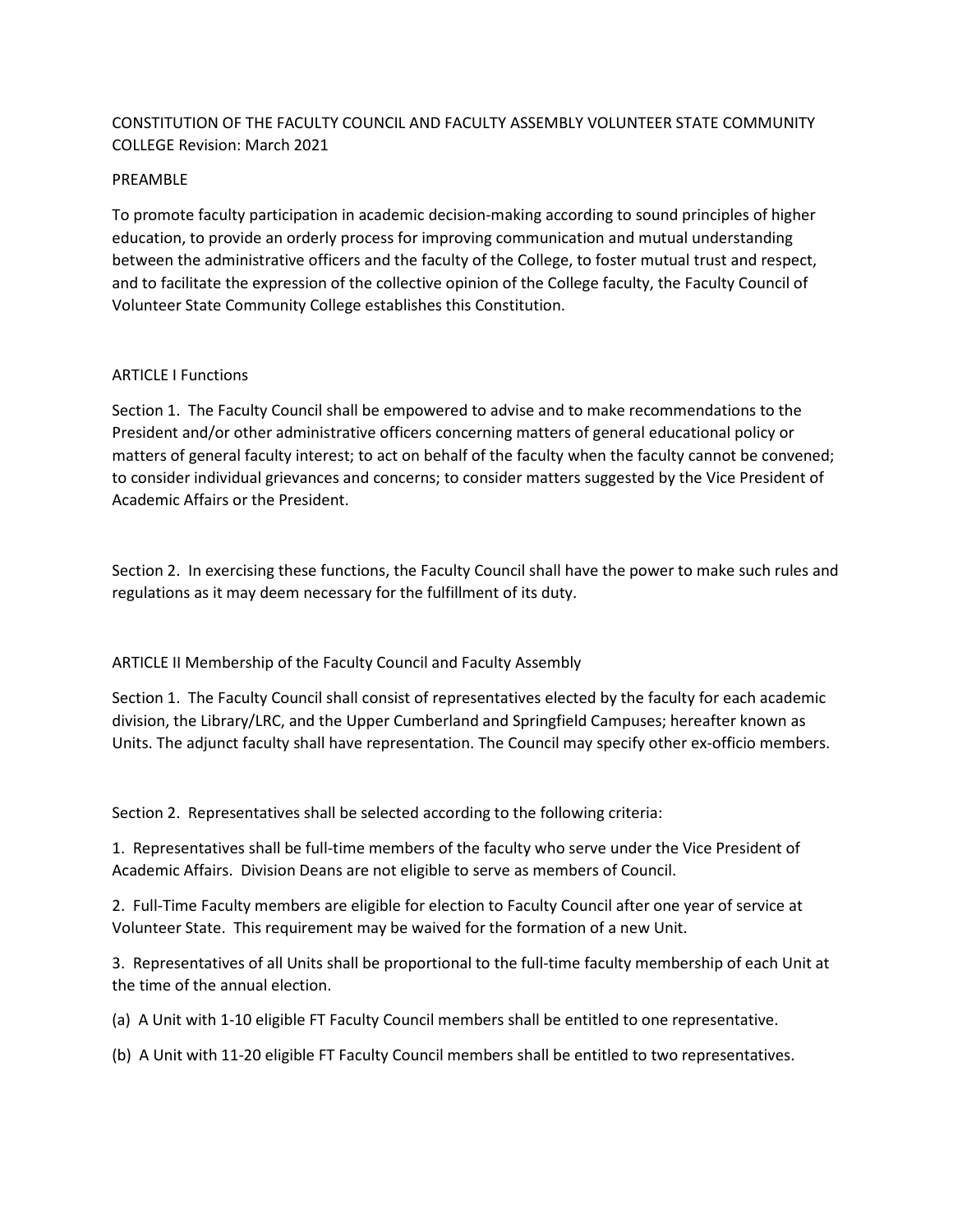(c) A Unit with 21-30 eligible FT Faculty Council members shall be entitled to three representatives, 1 additional representative for every 10 additional eligible unit members

(d) Upper Cumberland and Springfield Faculty shall count with their Academic Division for the purposes of determining the number of representatives per Division and also shall count with their campus Unit for determining the number for that unit. However, no faculty member can serve as a representative for two units simultaneously.

4. Representatives shall be elected for two-year terms with half, or as close thereto as possible, of the representatives of each Unit elected each year. A representative may be elected to unlimited consecutive terms.

5. Each Unit shall elect one alternate representative who will serve with full privileges in the absence of a regular representative and, if necessary, complete an unexpired term of a regular representative. A new alternate shall be elected should their predecessor assume full membership.

6. Calendar for nominations and elections shall be as follows:

(a) In March, each Unit shall begin nomination of potential candidates for Faculty Council. Early nominations are intended to allow time for both nominees and their colleagues to consider interest and suitability for the position of representative.

(b) In April, each Unit shall elect the number of representatives necessary to maintain its full delegation on Faculty Council. New members will attend the last Council meeting in April, at which time their term begins. Both current and outgoing members vote for the offices of Vice-Speaker, Parliamentarian, and Recorder for the next year.

7. Nominations and elections shall be run by Unit council reps not supervisors.

8. New speaker starts Monday after May graduation.

9.The Speaker of the Faculty Council shall be an ex-officio member for one year after leaving office. The ex-officio status of a former Speaker does not preclude immediate re-election to the Faculty Council, however.

10. Adjunct faculty will have one (1) voting representative and five, non-voting (or alternate) members, representing each academic division.

(a) In August, the Faculty Council will solicit nominations for the adjunct representative. Each division shall be responsible for selecting an adjunct representative. The six adjunct representatives will determine which member will be the voting member. The remaining five adjunct faculty will be nonvoting members.

Section 3. The Faculty Assembly is comprised of the entire faculty body whose membership is made up of full- and part-time faculty members. The Faculty Assembly may be called to meet and act as a voting body when necessary.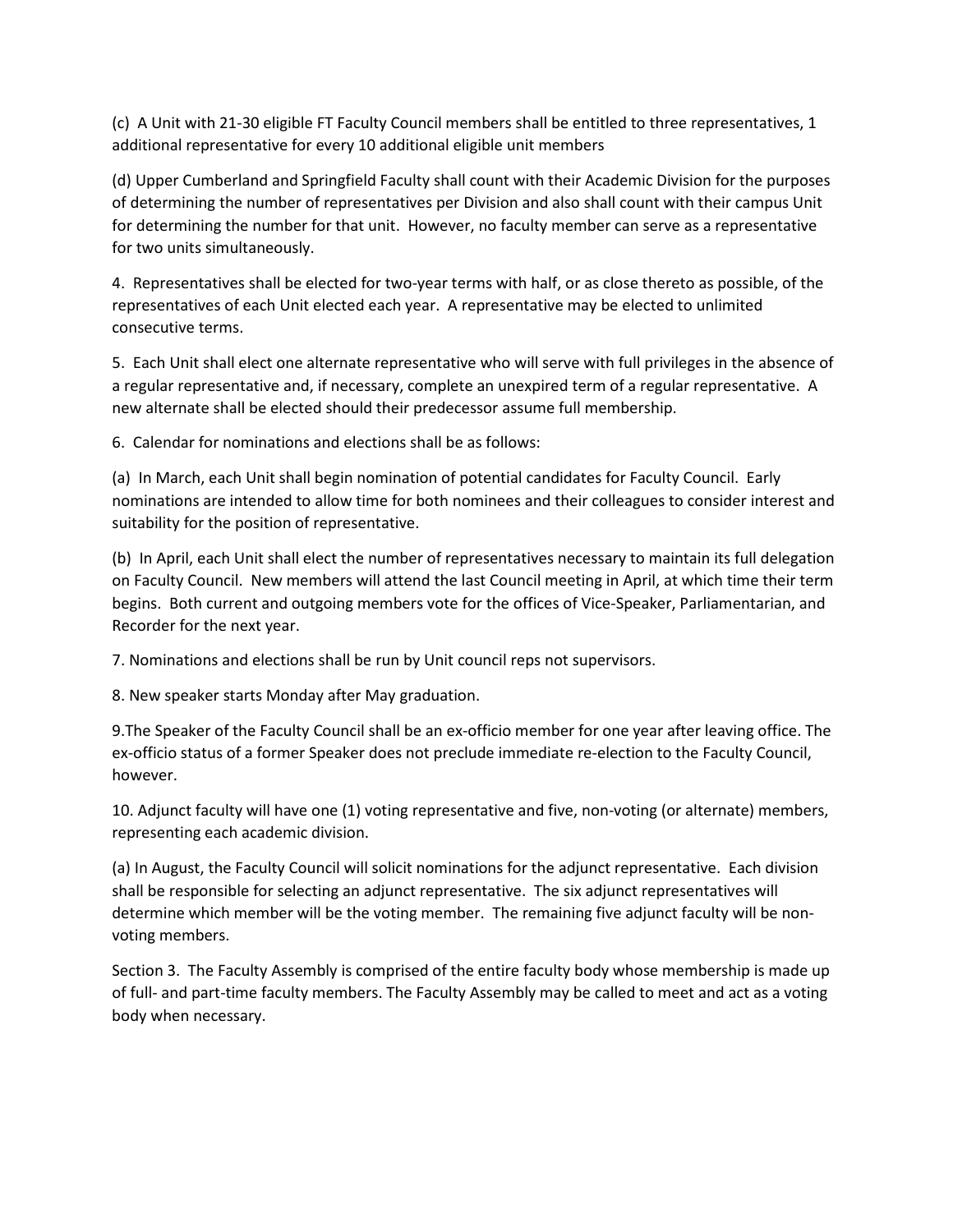ARTICLE III Nominations and Elections of Faculty Council Officials

Section 1. Officials must have served as representatives at least one year; however, previous experience need not be in the year immediately preceding this election.

(a) Speaker: The Speaker is elected to a one-year term, to begin the Monday after Spring commencement. If the speaker is elected from among the current or incoming representatives, the seat vacated may be backfilled via special election in their Unit. The Speaker does not vote in Faculty Council except in the case of a tie.

(b) Vice-Speaker: The Vice-Speaker is elected to a one-year term, to begin the Monday after Spring commencement. The Vice-Speaker shall be a current division representative and will be a voting member.

(c) TBR Sub-Council Representative: A representative to the Faculty Sub-council of the State Board of Regents shall be elected to a three-year term. Those eligible to be elected for this position are the current sub-council representative or any past or present member of the Faculty Council. The Sub-Council Rep is an ex-officio member of the Council.

(d) Parliamentarian: The parliamentarian is elected for a one-year term. The parliamentarian shall be a current division representative and will be a voting member.

(e) Recorder: The record is elected for a one-year term. The recorder shall be a current division representative and will be a voting member. If no recorder is elected, a recorder shall be appointed by the Council during its first meeting of the academic year.

## Section 2. Nominating Committee

1. No later than March  $31<sup>st</sup>$ , the Faculty Council will appoint a Nominating Committee from members of the Faculty Council. The Nominating Committee will consist of not fewer than three nor more than five members who will choose a chair from among themselves. No more than one member from any Unit may serve on the Nominating Committee. Nominating Committee members should not be current Council officers nor under consideration for Council office.

2. The Nominating Committee will solicit nominations from the appropriate body of nominees and present a slate of candidates for each office. The report of the Nominating Committee will be submitted in writing, and copies will be distributed at least one week prior to the election.

3. The Nominating Committee shall run the election of officers for Faculty Council. The election will take place no later than the end of April, by verified electronic vote, which shall be open for seven days. The Nominating Committee shall announce the officers before the spring commencement date. Those eligible to vote for the offices of Speaker and TBR Sub-Council Representative are the current full-time faculty. Those eligible to vote for the offices of Vice-Speaker, Parliamentarian and Recorder are members of Faculty Council.

## ARTICLE IV Functions of Representatives and Council Officials

Section 1. Representatives: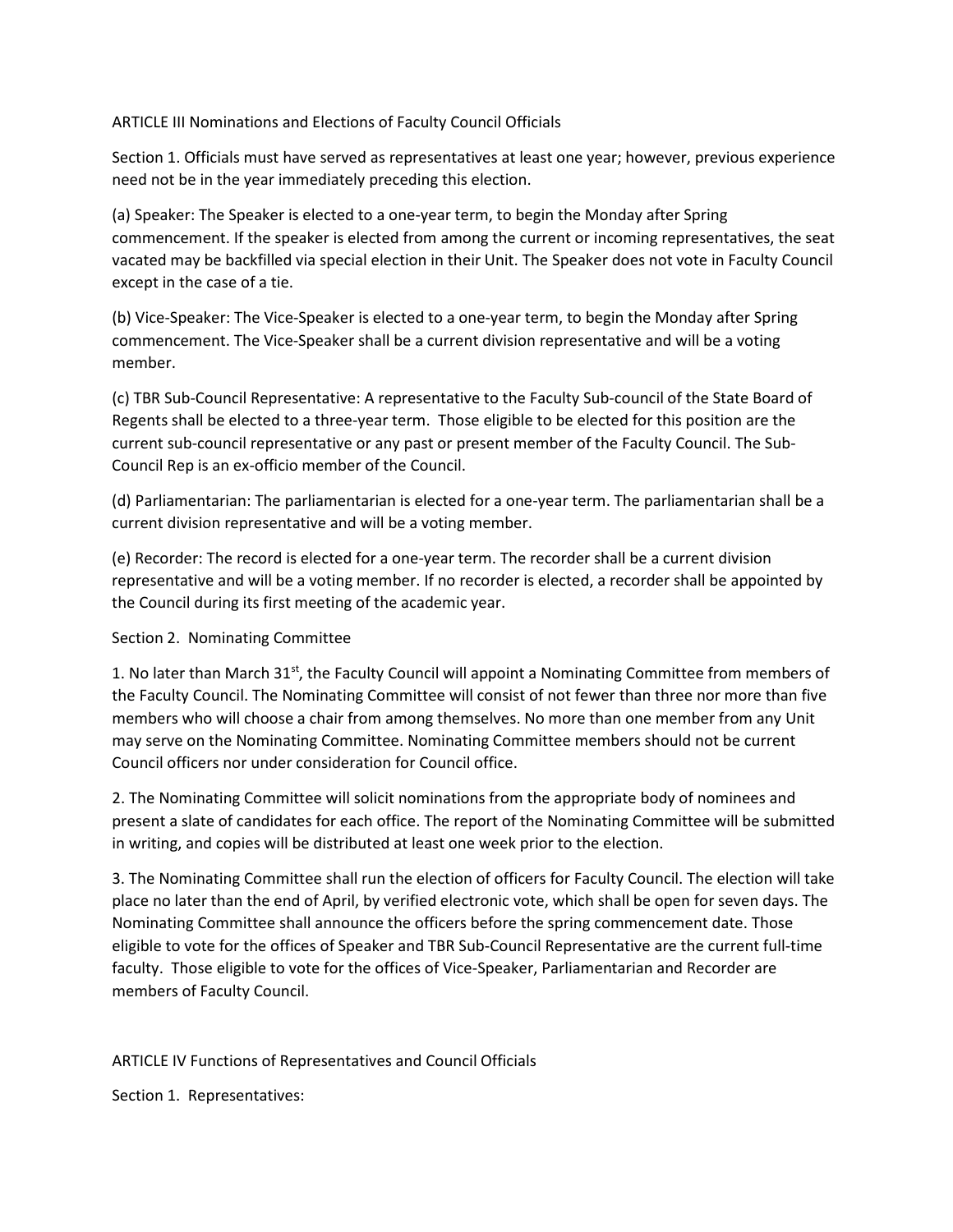- 1. Shall solicit nominations in March to fill terms opening for the next year
- 2. Shall conduct elections in April for council representation in their respective Units

3. Shall serve as liaison between their Units and the Faculty Council in disseminating information and soliciting responses, primarily through reports at monthly Unit meetings

- 4. Present proposals and discussion on issues
- 5. Elect Council Officers

Section 2. Speaker of Faculty Council:

- 1. Schedules and presides over meetings of the Faculty Council
- 2. Schedules and presides over meetings of the Faculty Assembly
- 3. Establishes the agenda
- 4. Calls special meetings
- 5. Reserves agenda time at Faculty Meetings for Council reports and voicing of Faculty concerns

6. Represents the Faculty on appropriate active Administrative Committees, including the President's Cabinet

7. Prepares an Annual Report (e.g., voting record, attendance record, summary of proposals and recommendations, and final actions)

8. Establishes ad hoc and/or standing sub-committees of Council as needed

Section 3. Vice-Speaker of Faculty Council:

1. Acts for the Speaker in the Speaker's absence or at the request of the Speaker

2. Assists the Speaker in the performance of the Speaker's duties. Speaker &Vice Speaker work as a team to distribute workload

Section 4. Parliamentarian:

1. Advises representatives during Faculty Council meetings concerning points of order, rules and regulations set forth by the Faculty Council, including Constitutional procedures

2. Follows Robert's Rules of Order (the most recent edition)

Section 5. Representative to the Faculty Sub-Council of the TN Board of Regents: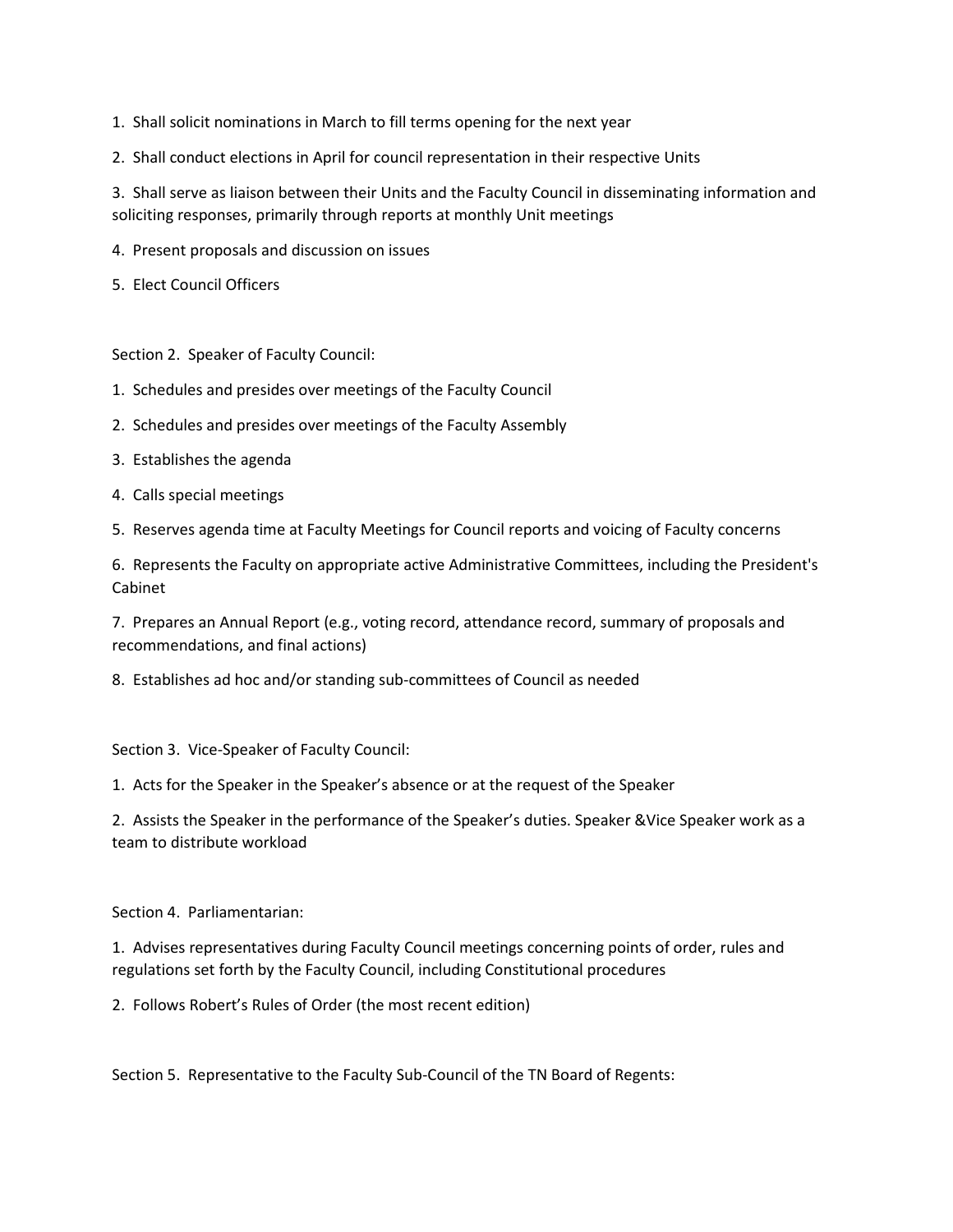1. Serves as liaison between the Council and the Sub-Council in disseminating information and soliciting responses

2. Provides information to the Council and the Faculty Assembly concerning discussion and actions by the Sub-Council

3. Serves as an ex-officio member of the Faculty Council if s/he is not an elected representative

Section 6. Recorder:

1.Types, and distributes Minutes at Council meetings and manages archives

2.Types and distributes the Minutes of open meetings, after approval, with amendments and corrections, to the members of the Faculty Assembly

3. Assists Speaker in Distribution of copies of the agenda prior to regularly scheduled meetings

4. Prepares and maintains an official membership list of the Council from which roll call votes may be made

5. Assists Speaker to type and distribute the annual report as submitted by the Speaker

6. Annually reviews the size of each Unit to determine appropriate # of Representatives and tracks the terms of Council members

#### Section 7. Ad hoc Council subcommittee on Finances

This committee will serve at the request of Council to maintain awareness of institutional budgetary issues as they relate to faculty concerns, in particular salary and benefits. Faculty who are not council members can also serve on this committee.

ARTCILE V Procedures

Section 1. Open Meetings:

1. Open meetings of the Faculty Council shall be held at least twice each Fall and Spring semesters. Meetings shall be open to faculty and invited guests; however, visitors have no vote and may not exercise floor privileges without the approval of a majority of the Council.

2. An agenda will be distributed to each member of the Faculty Council at least 48 hours before the beginning of each meeting.

3. Faculty wishing to bring issues to the attention of Council for discussion and possible action should do so in writing. Issues raising a concern for privacy or sensitive material can be addressed to Council officers for possible anonymity or closed meeting.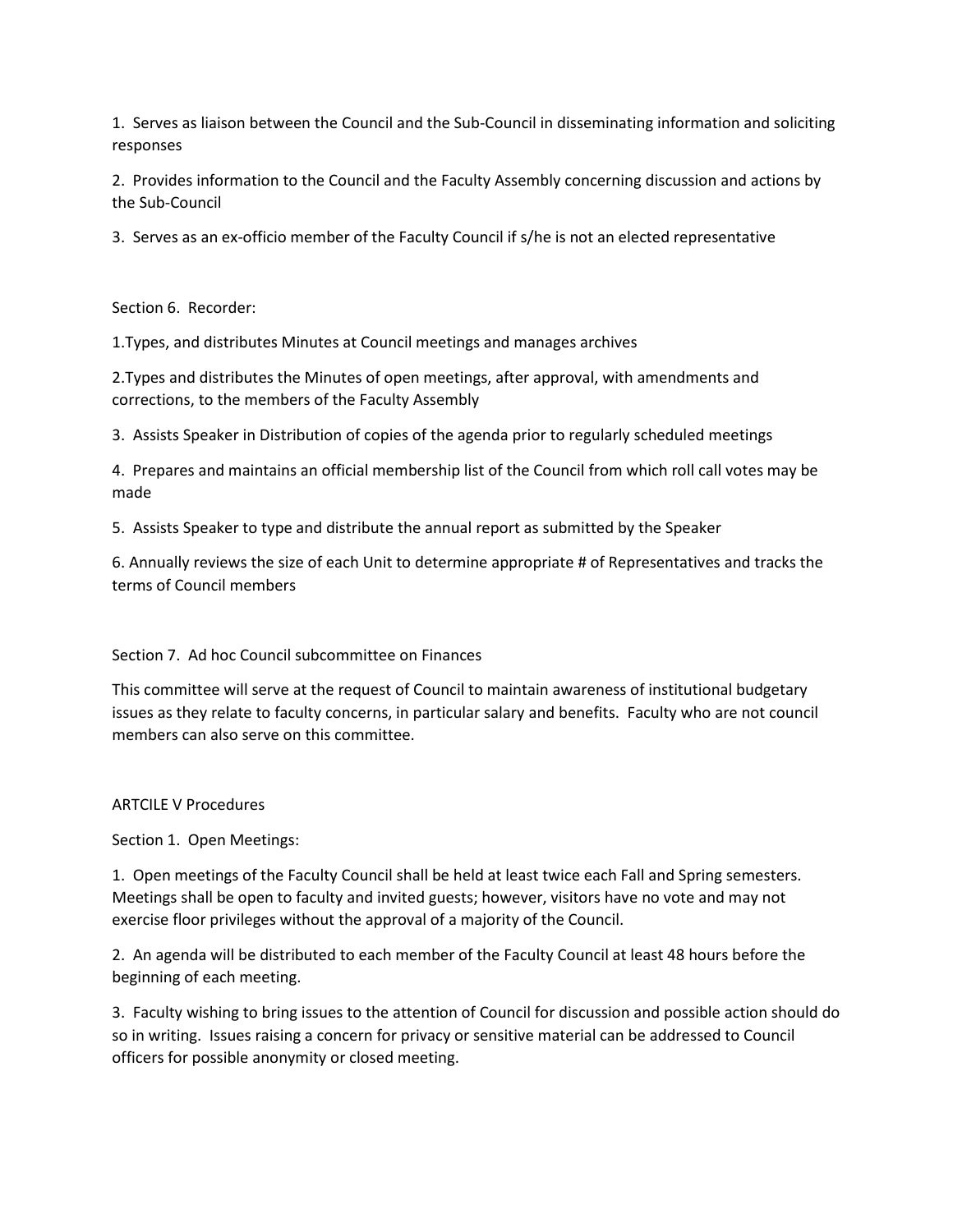4. Business shall be automatically placed on the agenda if a petition signed by 10% of the faculty is presented to a member.

Section 2. Closed Meetings:

1. Closed meetings of the Faculty Council may be called by the Speaker upon two days notice.

2. A petition signed by 25% of the membership of Faculty Council shall be sufficient to call a closed meeting.

3. A petition signed by 10% of the faculty and presented to any member of Faculty Council shall be sufficient to call a closed meeting.

4. Closed meetings may be called to hear individual's grievances and concerns. The individual should notify a member of the Faculty Council of his/her desire for a hearing.

5. No closed meetings shall be convened unless all members and/or alternates are duly notified.

Section 3. Faculty Council Voting Procedures:

1. All business shall be decided by a simple majority of the Faculty Council except for the approval of constitutional amendments and by-laws, (See Article 6)

2. Voting privileges shall be limited to elected Unit members or their alternate.

3. Voting shall be by roll call if requested by a voting member.

4.Voting can be conducted by verifiable currently approved on-line methods

Section 4. Faculty Assembly Meetings:

1. Faculty Assembly meetings shall be held at least once each Fall, and Spring semesters.

2. Officials of the Faculty Assembly are the same officials of Faculty Council with the Speaker presiding.

3. The Speaker will submit an agenda to the members of Faculty Assembly before the beginning of each meeting. Topics on the agenda are open for discussion only. All business will be discussed and voted on in Faculty Council.

Section 5. General Procedures:

1. In all matters of procedure not specified herein, Robert's Rules of Order (the most recent edition) shall be applied.

2. Each meeting shall be adjourned upon a motion seconded and passed.